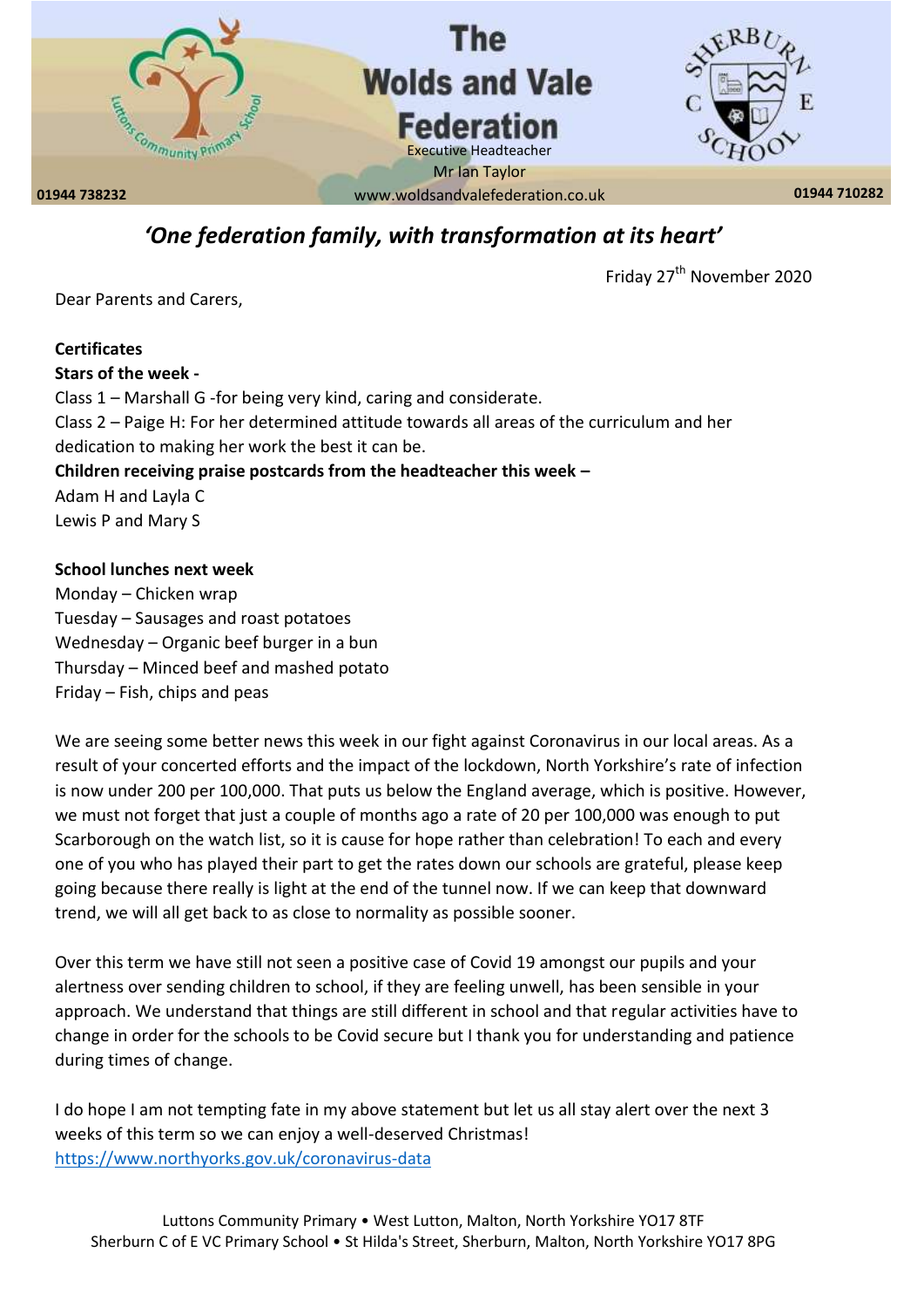

#### **Wolds and Vale Vision**

You may have noticed that our 'strap line' or header to our newsletter has changed recently. Pre, mid and post 'lockdown' the staff and governors of our schools have been working hard to define the **vision of the Wold and Vale Federation** and take into the account the ever changing priorities and needs of all our pupils. I am proud of how we have developed our curriculum over this and the last academic year with a greater emphasis on reading skills and to this end have devised a simple sentence that sums up the complete vision of our two schools:

# **"All children become active learners through a high quality and inspirational curriculum which leaves children with the ambition to want to know more"**

# **We will do this by instilling a love of reading and research and allowing children to follow their own interest by being knowledgeable, being creative, being positive, being collaborative, being reflective, being curious and being adventurous. This is at the heart of all that we do in our schools.**

Every part of the children's school day is based around one or more of our 7Bs. You may have heard them talk about it at home or you may not (as it is still early in the process of embedding this with all children). As we move through this year we will strive to ensure that these 7Bs are part of the children's everyday school life and have a big impact on their ability to learn in and outside school. We will, of course, be seeking your thoughts on how we are getting on!

### **Support at Christmas**

As we look towards Christmas we will endeavour to ensure that school becomes a magical place for your children (with plenty of activities planned for that last week). It is also warming to know that we will be able to spend some time with families over the Christmas period. We also recognise that Christmas could be a challenging time for our community this year. To this end the government has announced that they will be providing disadvantaged families with meal vouchers over the two week holidays. **If you do not qualify for these but are still in need of some support, we would like you to reach out to us**. There are many things we can do to support your family this year and sign post you in the right direction to ensure that your child has the best Christmas possible! Please do not hesitate to have a private conversation with myself or Mrs Waller in the school office if you would like our support over Christmas. Messages can be sent confidentially on Class Dojo directly to us. We all would like to make the festive period as special as possible for the children at the end of a very difficult year.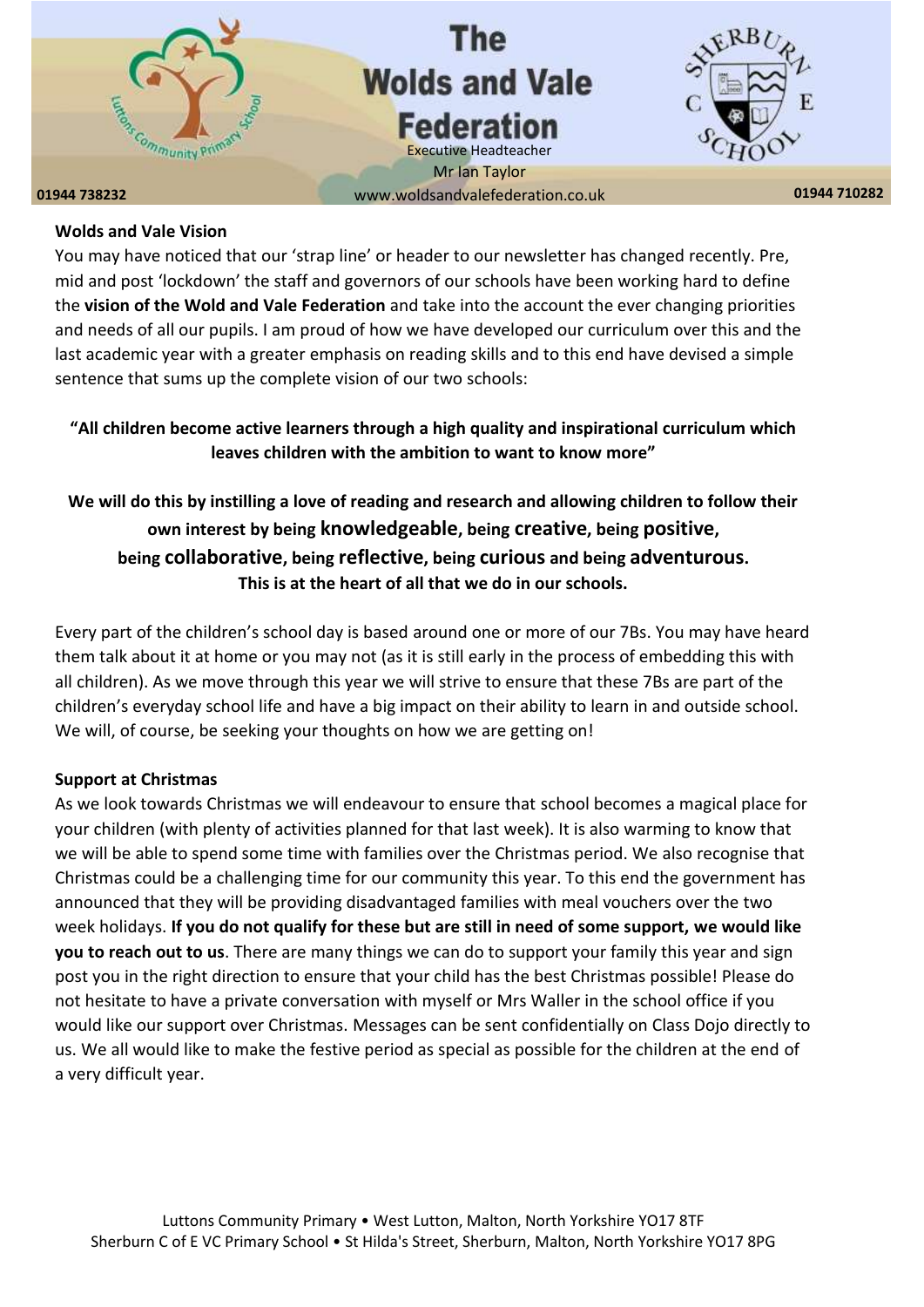

#### **Dojo consent**

Thank you to everyone who completed the Class Dojo consent letters, we had them back in record time! The winners of the sweets and advent calendar were Lewis and Kyanna.

#### **PE**

As the weather deteriorates during the winter months it is becoming increasingly challenging to keep children dry during our PE sessions. The children attend school in their PE kits to avoid congestion whilst changing and additional items being brought into school. It would seem reasonable that during these damp and wet sessions children are able to bring in a change of socks and footwear so they feel comfortable for the duration of the school day.

#### **Christmas**

Our Christmas celebrations will be a little different in school this year but we promise not to lose any of the usual magic and sparkle! Unfortunately, we won't be able to hold the usual fair, play, panto visit and family lunches. These will be replaced by festive fun in each Class bubble. The staff are busy preparing lots of exciting things for the children to enjoy. We will let you know via the newsletter and class dojo what is happening and when in December.

## **Christmas cards w/c 7th Dec**

We are allowing Christmas cards to come into school for distribution if families would like to send them. The post box will be available from Monday  $7<sup>th</sup>$  Dec to Friday 11<sup>th</sup> Dec. Cards will then be quarantined, sorted and sent home the following week. If you would like to make a donation to school funds in lieu of sending cards, the Friends of School Bank account details are as follows-Friends of Lutton School (FOLS)

Yorkshire Bank Sort code: 05 05 70 Account: 35398774

# **Christmas Jumpers 4 th 11th and 18th Dec**

As we prepare and get excited for the Christmas celebrations, we will be having 'Christmas Jumper Fridays'! If children would like to wear a festive jumper OVER THEIR SCHOOL UNIFORM, they can each week on Friday, that is  $4^{th}$ ,  $11^{th}$  and  $18^{th}$  December. If not please come in your normal uniform.

### **Christmas dinner and Panto 17th Dec**

We will be having Christmas dinner in our Class Bubbles on Thursday  $17<sup>th</sup>$  December, sorry we are unable to invite family members this year. We will also be enjoying a 'virtual' trip to the panto in our classroom. Children will watch and interactive version of Cinderella kindly paid for by our friends of the school.